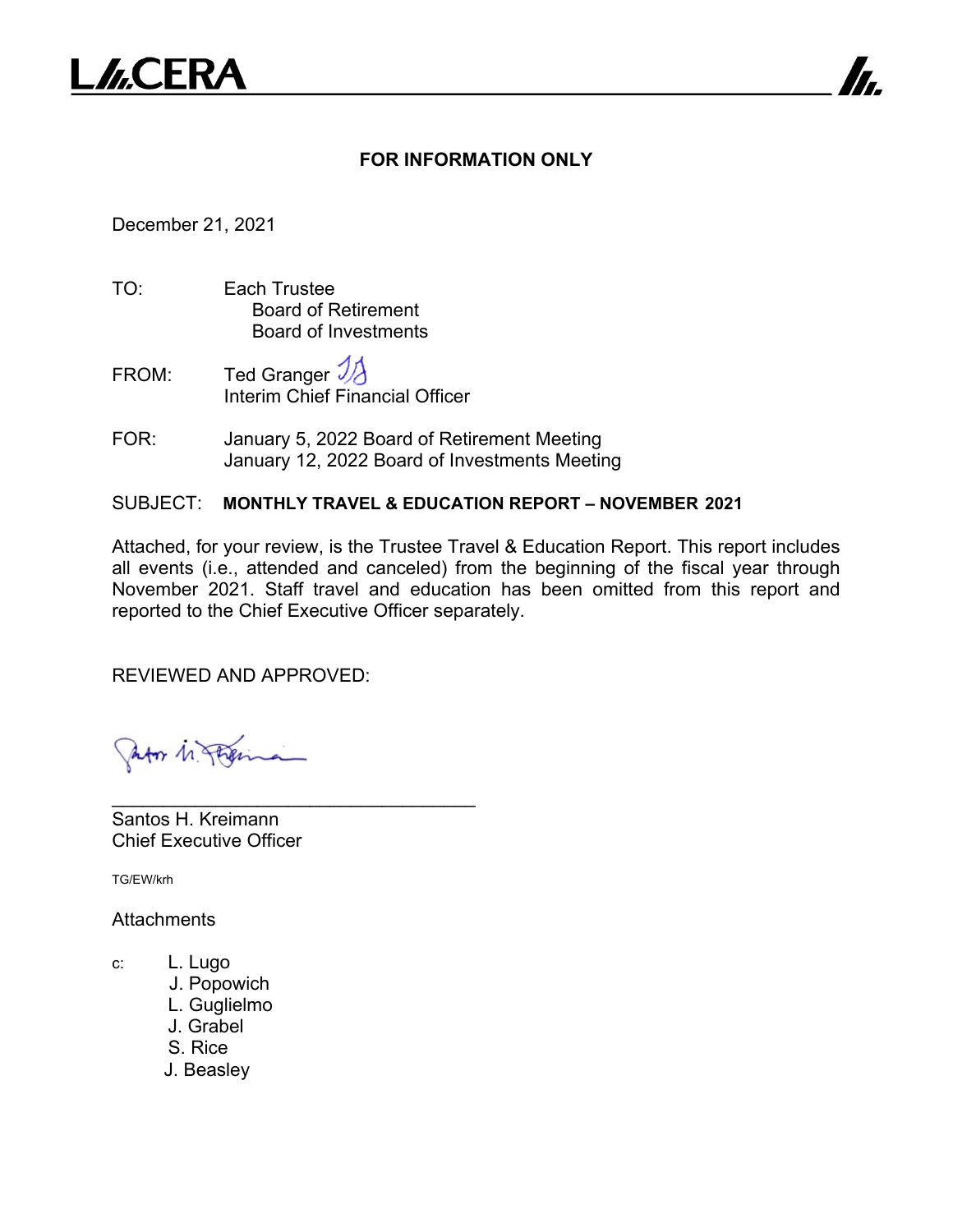

|                       |                          | Attendee Purpose of Travel - Location                                                                                                      | <b>Event Dates</b>      | <b>Travel Status</b> |  |  |  |
|-----------------------|--------------------------|--------------------------------------------------------------------------------------------------------------------------------------------|-------------------------|----------------------|--|--|--|
| <b>Alan Bernstein</b> |                          |                                                                                                                                            |                         |                      |  |  |  |
| A                     | 1.                       | Edu - NCPERS 2021 Public Pension Funding Forum - New York, NY                                                                              | 08/22/2021 - 08/24/2021 | Attended             |  |  |  |
|                       | 2                        | Edu - 2021 SuperReturn North America - Boston, MA                                                                                          | 10/04/2021 - 10/05/2021 | Attended             |  |  |  |
|                       | 3                        | Edu - Latin America US Real Estate Meeting - South Beach FL                                                                                | 11/29/2021 - 11/30/2021 | Attended             |  |  |  |
| B                     | $\blacksquare$           | Edu - 2021 Milken Institute Global Conference - Los Angeles, CA                                                                            | 10/17/2021 - 10/20/2021 | Attended             |  |  |  |
|                       |                          | Edu - SACRS Fall Conference - Los Angeles CA                                                                                               | 11/09/2021 - 11/12/2021 | Attended             |  |  |  |
| Χ                     |                          | Edu - SuperReturn International Berlin - Berlin, Germany                                                                                   | 11/09/2021 - 11/12/2021 | Canceled             |  |  |  |
|                       |                          | <b>Vivian Gray</b>                                                                                                                         |                         |                      |  |  |  |
| A                     | 1                        | Edu - NCPERS 2021 Public Pension Funding Forum - New York, NY                                                                              | 08/22/2021 - 08/24/2021 | Attended             |  |  |  |
| B                     |                          | Edu - SACRS Fall Conference - Los Angeles CA                                                                                               | 11/09/2021 - 11/12/2021 | Attended             |  |  |  |
| V                     | $\overline{\phantom{a}}$ | Edu - Congressional Black Caucus Foundation - VIRTUAL                                                                                      | 09/12/2021 - 09/17/2021 | Attended             |  |  |  |
|                       |                          | Edu - Private Credit Outlook: Key Trends and the Road Ahead - VIRTUAL                                                                      | 09/16/2021 - 09/16/2021 | Attended             |  |  |  |
|                       |                          | Edu - NASP 32nd Annual Financial Services Virtual Conference - VIRTUAL                                                                     | 09/22/2021 - 09/24/2021 | Attended             |  |  |  |
|                       |                          | Edu - New America Alliance: U.S. Economic Recovery - VIRTUAL                                                                               | 11/10/2021 - 11/10/2021 | Attended             |  |  |  |
|                       |                          | <b>David Green</b>                                                                                                                         |                         |                      |  |  |  |
| B                     | $\blacksquare$           | Edu - SACRS Fall Conference - Los Angeles CA                                                                                               | 11/09/2021 - 11/12/2021 | Attended             |  |  |  |
| X                     |                          | Edu - 2021 CII Fall Conference - Chicago, IL                                                                                               | 09/22/2021 - 09/24/2021 | <b>Host Canceled</b> |  |  |  |
|                       |                          | <b>Elizabeth Greenwood</b>                                                                                                                 |                         |                      |  |  |  |
| B                     |                          | Edu - 2021 Milken Institute Global Conference - Los Angeles, CA                                                                            | 10/17/2021 - 10/20/2021 | Attended             |  |  |  |
|                       |                          | <b>James Harris</b>                                                                                                                        |                         |                      |  |  |  |
| В                     |                          | Edu - CRCEA 2021 Fall Conference - Long Beach, CA                                                                                          | 11/07/2021 - 11/10/2021 | Attended             |  |  |  |
|                       |                          | <b>Patrick Jones</b>                                                                                                                       |                         |                      |  |  |  |
| B                     |                          | Edu - 2021 Milken Institute Global Conference - Los Angeles, CA                                                                            | 10/17/2021 - 10/20/2021 | Attended             |  |  |  |
| $\vee$                |                          | Edu -SACRS Public Pension Investment Management Program - VIRTUAL                                                                          | 07/13/2021 - 07/22/2021 | Attended             |  |  |  |
|                       |                          | Edu - Harvard Kennedy School Executive Education: Leading Smart Policy<br>Design: A Multisectoral Approach to Economic Decisions - VIRTUAL | 09/21/2021 - 10/12/2021 | Attended             |  |  |  |
| X                     |                          | Edu - Duke University Executive Education Program - Corporate Social<br>Responsibility - Durham, NC                                        | 09/23/2021 - 09/25/2021 | <b>Host Canceled</b> |  |  |  |
|                       |                          | <b>Shawn Kehoe</b>                                                                                                                         |                         |                      |  |  |  |
| X                     |                          | Edu - 2021 Milken Institute Global Conference - Los Angeles, CA                                                                            | 10/17/2021 - 10/20/2021 | Canceled             |  |  |  |
|                       |                          | Edu - SACRS Fall Conference - Los Angeles CA                                                                                               | 11/09/2021 - 11/12/2021 | Canceled             |  |  |  |

In.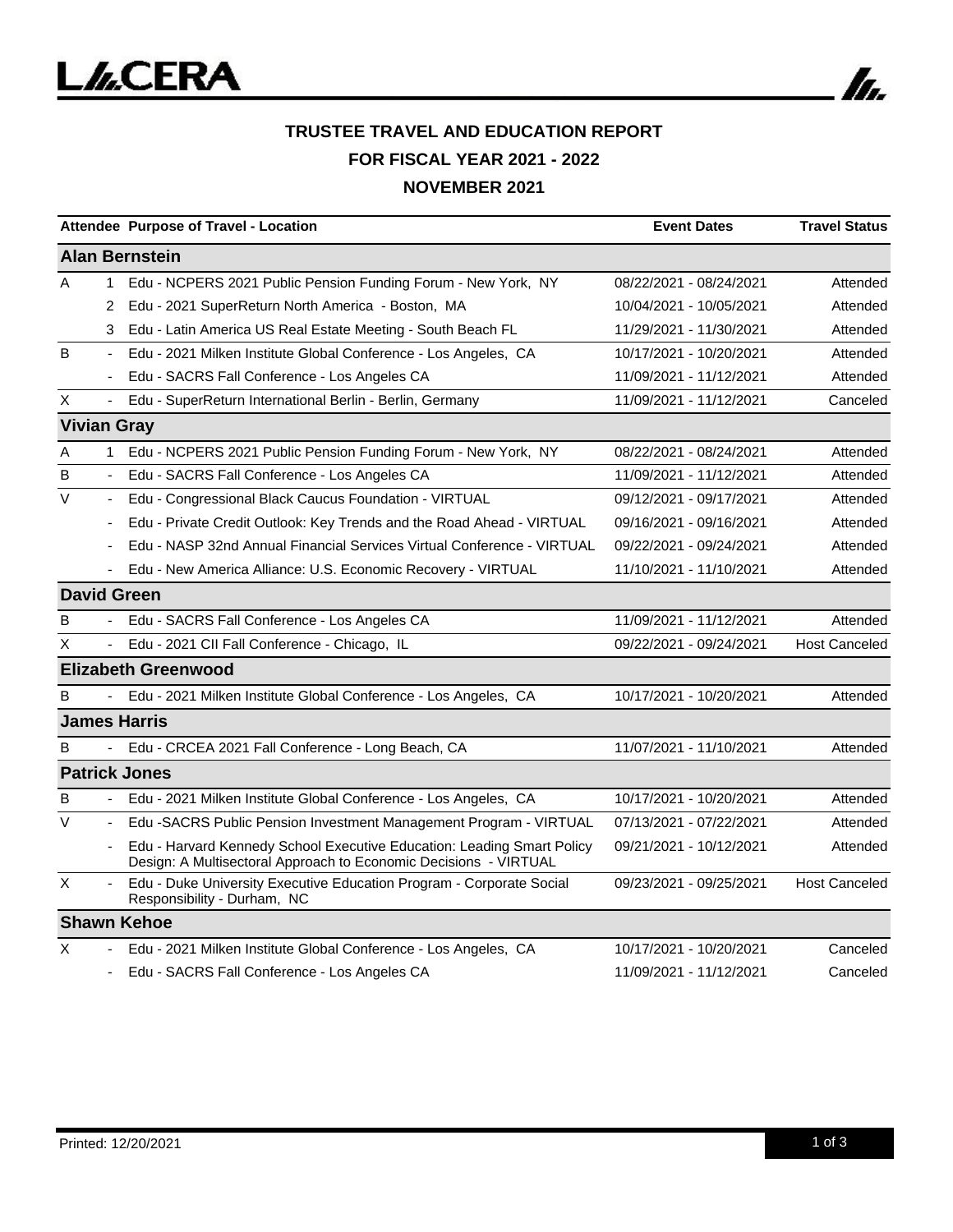

## **TRUSTEE TRAVEL AND EDUCATION REPORT FOR FISCAL YEAR 2021 - 2022 NOVEMBER 2021**

|                          | Attendee Purpose of Travel - Location                                                                        | <b>Event Dates</b>      | <b>Travel Status</b> |
|--------------------------|--------------------------------------------------------------------------------------------------------------|-------------------------|----------------------|
| <b>Joseph Kelly</b>      |                                                                                                              |                         |                      |
| B                        | Edu - 2021 Milken Institute Global Conference - Los Angeles, CA                                              | 10/17/2021 - 10/20/2021 | Attended             |
| $\vee$                   | Edu -SACRS Public Pension Investment Management Program - VIRTUAL                                            | 07/13/2021 - 07/22/2021 | Attended             |
|                          | Edu - Private Credit Outlook: Key Trends and the Road Ahead - VIRTUAL                                        | 09/16/2021 - 09/16/2021 | Attended             |
|                          | Edu - Pugh Capital 30th Anniversary Virtual Event Series - VIRTUAL                                           | 09/22/2021 - 09/22/2021 | Attended             |
|                          | Edu - 2021 Institute of Internal Auditors Los Angeles Conference:<br>Governance, Grit and Gravitas - VIRTUAL | 10/04/2021 - 10/06/2021 | Attended             |
|                          | Edu - NACD Pacific Southwest / USC Marshall Corporate Directors<br>Symposium - November 2021 - VIRTUAL       | 11/10/2021 - 11/10/2021 | Attended             |
| <b>Keith Knox</b>        |                                                                                                              |                         |                      |
| $\vee$                   | Edu - Harvard Business School Audit Committees In A New Era of<br>Governance - VIRTUAL                       | 07/21/2021 - 07/23/2021 | Attended             |
|                          | Edu - Pugh Capital 30th Anniversary Virtual Event Series - VIRTUAL                                           | 09/22/2021 - 09/22/2021 | Attended             |
|                          | Edu - New America Alliance: U.S. Economic Recovery - VIRTUAL                                                 | 11/10/2021 - 11/10/2021 | Attended             |
| <b>Wayne Moore</b>       |                                                                                                              |                         |                      |
| B                        | Edu - 2021 Milken Institute Global Conference - Los Angeles, CA                                              | 10/17/2021 - 10/20/2021 | Attended             |
| <b>William Pryor</b>     |                                                                                                              |                         |                      |
| B                        | Edu - SACRS Fall Conference - Los Angeles CA                                                                 | 11/09/2021 - 11/12/2021 | Attended             |
| <b>Les Robbins</b>       |                                                                                                              |                         |                      |
| B                        | Edu - CRCEA 2021 Fall Conference - Long Beach, CA                                                            | 11/07/2021 - 11/10/2021 | Attended             |
| V<br>$\blacksquare$      | Edu - CALAPRS Trustees Roundtable - VIRTUAL                                                                  | 10/29/2021 - 10/29/2021 | Attended             |
| <b>Gina Sanchez</b>      |                                                                                                              |                         |                      |
| B                        | Edu - 2021 Milken Institute Global Conference - Los Angeles, CA                                              | 10/17/2021 - 10/20/2021 | Attended             |
| $\overline{\phantom{a}}$ | Edu - SACRS Fall Conference - Los Angeles CA                                                                 | 11/09/2021 - 11/12/2021 | Attended             |
| $\vee$                   | Edu - 2021 CII Fall Conference - VIRTUAL                                                                     | 09/22/2021 - 09/24/2021 | Attended             |
|                          | Edu - 2021 Virtual NACD Summit - VIRTUAL                                                                     | 10/04/2021 - 10/08/2021 | Attended             |
|                          | Edu - PRI Roundtable: The Road to Net-Zero with Ophir Bruck - VIRTUAL                                        | 10/12/2021 - 10/12/2021 | Attended             |
|                          | Edu - PRI Roundtable: Equity, Diversity & Inclusion with Ophir Bruck -<br><b>VIRTUAL</b>                     | 10/14/2021 - 10/14/2021 | Attended             |
|                          | Edu - CALAPRS Trustees Roundtable - VIRTUAL                                                                  | 10/29/2021 - 10/29/2021 | Attended             |
| X                        | Edu - 2021 CII Fall Conference - Chicago, IL                                                                 | 09/22/2021 - 09/24/2021 | <b>Host Canceled</b> |